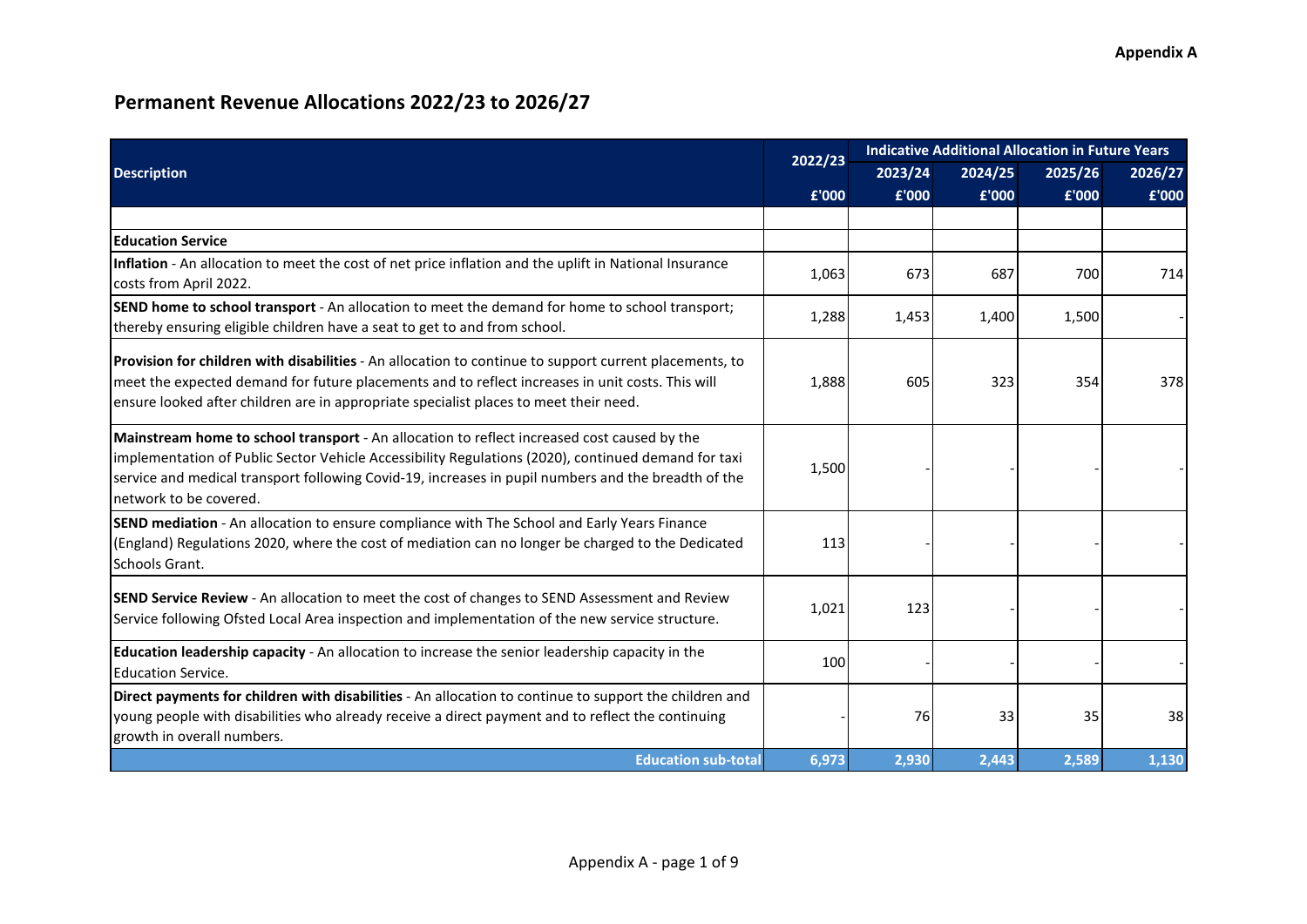|                                                                                                                                                                                                                                                                                                                                                                          | 2022/23 | <b>Indicative Additional Allocation in Future Years</b> |         |         |         |  |  |
|--------------------------------------------------------------------------------------------------------------------------------------------------------------------------------------------------------------------------------------------------------------------------------------------------------------------------------------------------------------------------|---------|---------------------------------------------------------|---------|---------|---------|--|--|
| <b>Description</b>                                                                                                                                                                                                                                                                                                                                                       |         | 2023/24                                                 | 2024/25 | 2025/26 | 2026/27 |  |  |
|                                                                                                                                                                                                                                                                                                                                                                          | £'000   | £'000                                                   | £'000   | £'000   | £'000   |  |  |
|                                                                                                                                                                                                                                                                                                                                                                          |         |                                                         |         |         |         |  |  |
| <b>Environment Services</b>                                                                                                                                                                                                                                                                                                                                              |         |                                                         |         |         |         |  |  |
| Inflation - An allocation to meet the cost of net price inflation and the uplift in National Insurance<br>costs from April 2022.                                                                                                                                                                                                                                         | 684     | 209                                                     | 213     | 217     | 222     |  |  |
| Vehicle activated signs-An allocation for the repair and preventative maintenance of aging vehicle<br>activated signs.                                                                                                                                                                                                                                                   | 80      |                                                         |         |         |         |  |  |
| Gulley cleansing - An allocation to support the increase in frequency of gulley cleansing, particularly in<br>Iknown flood areas.                                                                                                                                                                                                                                        | 200     |                                                         |         |         |         |  |  |
| Forestry - An allocation to provide for an increase in capacity in the Forestry Team, including the<br>creation of a tree planting team, to meet the increase in demand and provide resilience to support<br>emerging climate change initiatives and tree planting schemes.                                                                                              | 90      | 90                                                      |         |         |         |  |  |
| Coventry, Solihull and Warwickshire Resilience Team - An allocation to meet Warwickshire's share of<br>the cost of the expanded team.                                                                                                                                                                                                                                    | 65      |                                                         |         |         |         |  |  |
| Transport Delivery - An allocation to implement the recommendation of the SEND Transport Review<br>including a enhanced focus on vehicle inspections, safeguarding, quality assurance and contract<br>management. This investment provides the capacity to deliver the reduced SEND and home to school<br>transport costs included in the options for budget reductions. | 75      | 75                                                      |         |         |         |  |  |
| <b>Environment Services Sub-total</b>                                                                                                                                                                                                                                                                                                                                    | 1,194   | 374                                                     | 213     | 217     | 222     |  |  |
|                                                                                                                                                                                                                                                                                                                                                                          |         |                                                         |         |         |         |  |  |
| <b>Fire and Rescue</b>                                                                                                                                                                                                                                                                                                                                                   |         |                                                         |         |         |         |  |  |
| Inflation - An allocation to meet the cost of net price inflation and the uplift in National Insurance<br>costs from April 2022.                                                                                                                                                                                                                                         | 237     | 79                                                      | 80      | 82      | 84      |  |  |
| Day crew plus fatigue mitigation - An allocation to fund the fatigue risk posed by the day-crewed-plus<br>crewing system. This allocation is part of a change that delivers a saving of £140,000 a year after<br>reflecting for this allocation.                                                                                                                         | 230     |                                                         |         |         |         |  |  |
| <b>Fire and Rescue sub-total</b>                                                                                                                                                                                                                                                                                                                                         | 467     | 79                                                      | 80      | 82      | 84      |  |  |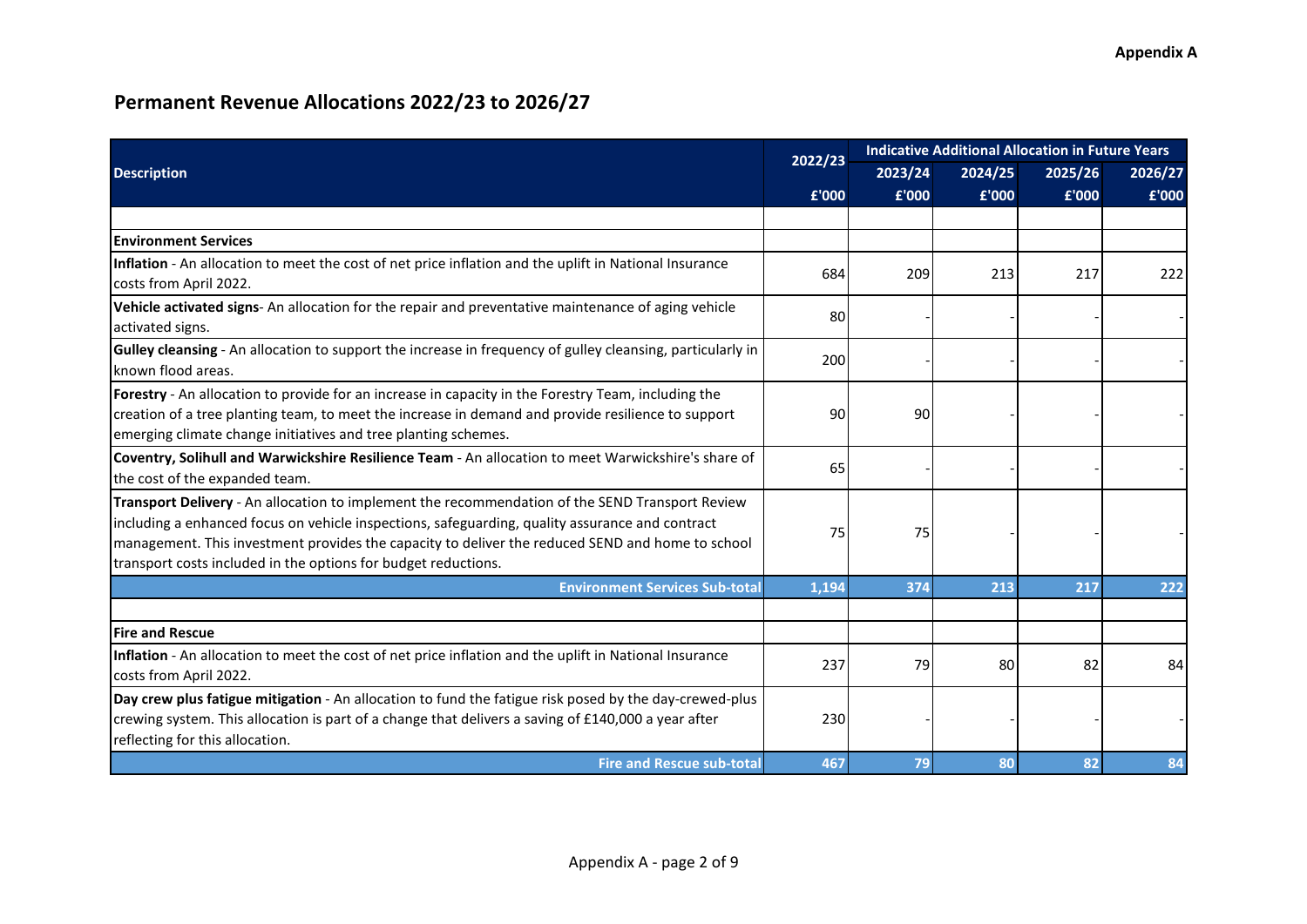|                                                                                                                                                                                                                                             | 2022/23 | <b>Indicative Additional Allocation in Future Years</b> |         |         |         |
|---------------------------------------------------------------------------------------------------------------------------------------------------------------------------------------------------------------------------------------------|---------|---------------------------------------------------------|---------|---------|---------|
| <b>Description</b>                                                                                                                                                                                                                          |         | 2023/24                                                 | 2024/25 | 2025/26 | 2026/27 |
|                                                                                                                                                                                                                                             | £'000   | £'000                                                   | £'000   | £'000   | £'000   |
|                                                                                                                                                                                                                                             |         |                                                         |         |         |         |
| <b>Strategic Commissioner for Communities</b>                                                                                                                                                                                               |         |                                                         |         |         |         |
| Inflation - An allocation to meet the cost of net price inflation and the uplift in National Insurance<br>costs from April 2022.                                                                                                            | 791     | 502                                                     | 508     | 514     | 521     |
| Waste management - An allocation to address the increased waste management costs being incurred<br>as a result of housing and population growth within the county and as set out in the District and<br>Borough Council Local Plans.        | 300     | 300                                                     | 300     | 300     |         |
| <b>Transport planning capacity</b> - An allocation to provide additional capacity to meet the demand for<br>transport planning and the ability to be able to respond at pace.                                                               | 207     |                                                         |         |         |         |
| Warwickshire Employment Support Services capacity - An allocation to provide additional resources<br>for the Warwickshire Employment Support Service, focussed on helping young people with SEND to<br>move from education into employment. | 150     |                                                         |         |         |         |
| <b>Strategic Commissioner for Communities sub-total</b>                                                                                                                                                                                     | 1,448   | 802                                                     | 808     | 814     | 521     |
|                                                                                                                                                                                                                                             |         |                                                         |         |         |         |
| <b>Communities Directorate</b>                                                                                                                                                                                                              | 10,082  | 4,185                                                   | 3,544   | 3,702   | 1,957   |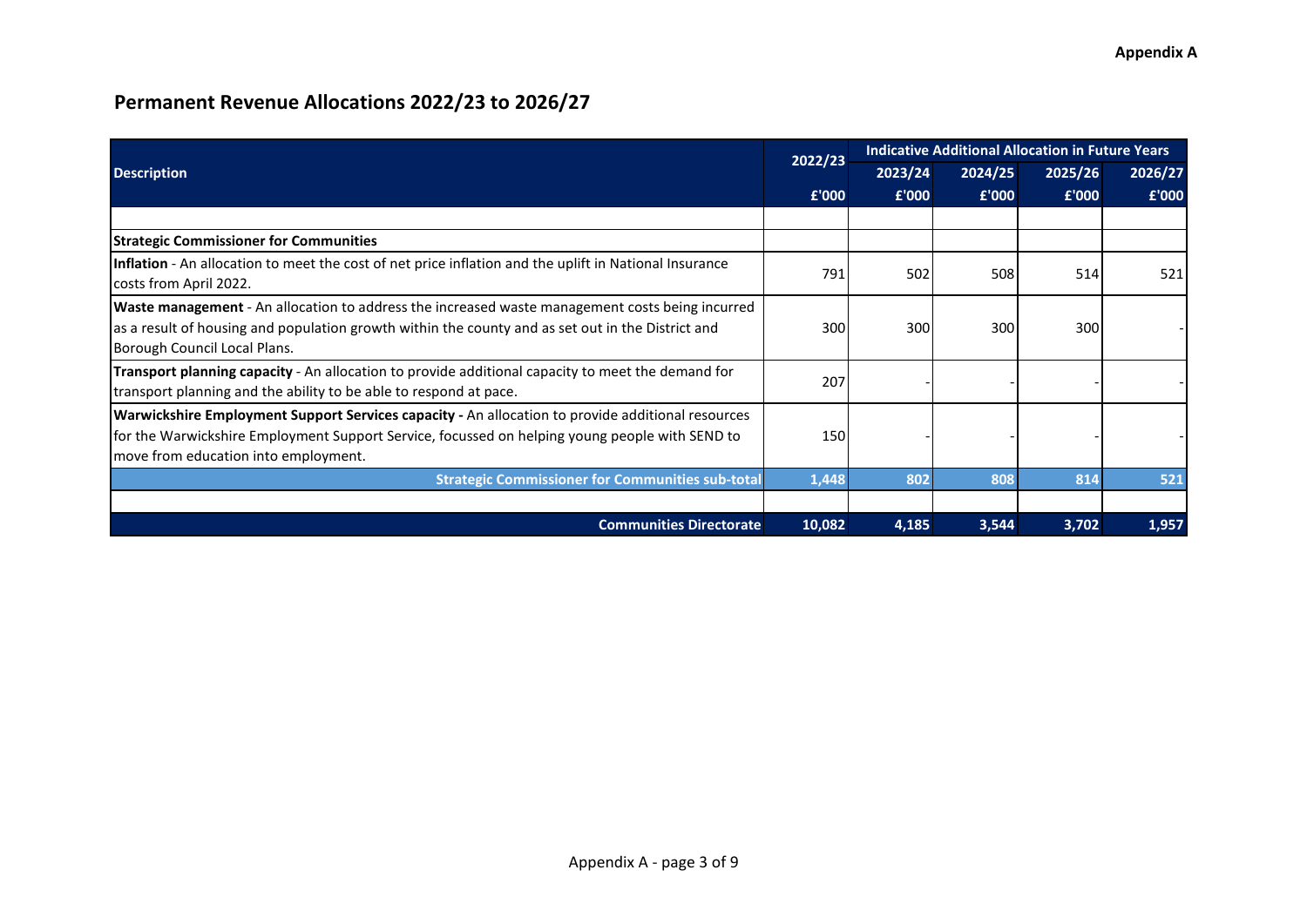|                                                                                                                                                                                                                                                                                                           |            | <b>Indicative Additional Allocation in Future Years</b><br>2022/23 |         |         |         |  |  |
|-----------------------------------------------------------------------------------------------------------------------------------------------------------------------------------------------------------------------------------------------------------------------------------------------------------|------------|--------------------------------------------------------------------|---------|---------|---------|--|--|
| <b>Description</b>                                                                                                                                                                                                                                                                                        |            | 2023/24                                                            | 2024/25 | 2025/26 | 2026/27 |  |  |
|                                                                                                                                                                                                                                                                                                           | £'000      | £'000                                                              | £'000   | £'000   | £'000   |  |  |
|                                                                                                                                                                                                                                                                                                           |            |                                                                    |         |         |         |  |  |
| <b>Adult Social Care</b>                                                                                                                                                                                                                                                                                  |            |                                                                    |         |         |         |  |  |
| Inflation - An allocation to meet the cost of net price inflation and the uplift in National Insurance<br>costs from April 2022.                                                                                                                                                                          | 8,394      | 4,857                                                              | 4,915   | 4,972   | 5,030   |  |  |
| Care demand - An allocation to meet the cost of increase in demand for adult social care due to<br>population growth, the increased length of support and intensity of care need as a result of increased<br>life expectancy and the estimated reduction in people who can fund their own care over time. | 3,680      | 4,000                                                              | 4,000   | 3,800   | 3,800   |  |  |
| <b>Adult Social Care sub-total</b>                                                                                                                                                                                                                                                                        | 12,074     | 8,857                                                              | 8,915   | 8,772   | 8,830   |  |  |
| <b>Strategic Commissioner for People</b>                                                                                                                                                                                                                                                                  |            |                                                                    |         |         |         |  |  |
| Inflation - An allocation to meet the cost of net price inflation and the uplift in National Insurance<br>costs from April 2022.                                                                                                                                                                          | 889        | 575                                                                | 586     | 598     | 610     |  |  |
| Advocacy - An allocation to meet increased costs due to updated legislation and the increase in<br>demand for mental health services post pandemic.                                                                                                                                                       | 75         |                                                                    |         |         |         |  |  |
| Fluoridisation - An allocation to meet the increase in fluoridisation cost, due to very restricted market<br>for purchase of chemicals.                                                                                                                                                                   | 70         |                                                                    |         |         |         |  |  |
| Integrated sexual health service - An allocation to meet the increased cost of the service as a result of<br>retendering and reflecting the increased demand for the service.                                                                                                                             | 500        |                                                                    |         |         |         |  |  |
| Dementia - An allocation of funding to support the development and implementation of the 'Living<br>well with Dementia' strategy                                                                                                                                                                          | 60         |                                                                    |         |         |         |  |  |
| Public health - tackling inequalities capacity - An allocation to provide permanent funding critical to<br>the implementation of the Council Plan.                                                                                                                                                        | <b>100</b> |                                                                    |         |         |         |  |  |
| Public health contract management - An allocation to meet the on-going cost of the new system for<br>the management of public health contracts.                                                                                                                                                           |            | 60                                                                 |         |         |         |  |  |
| <b>Strategic Commissioner for People sub-total</b>                                                                                                                                                                                                                                                        | 1,694      | 635                                                                | 586     | 598     | 610     |  |  |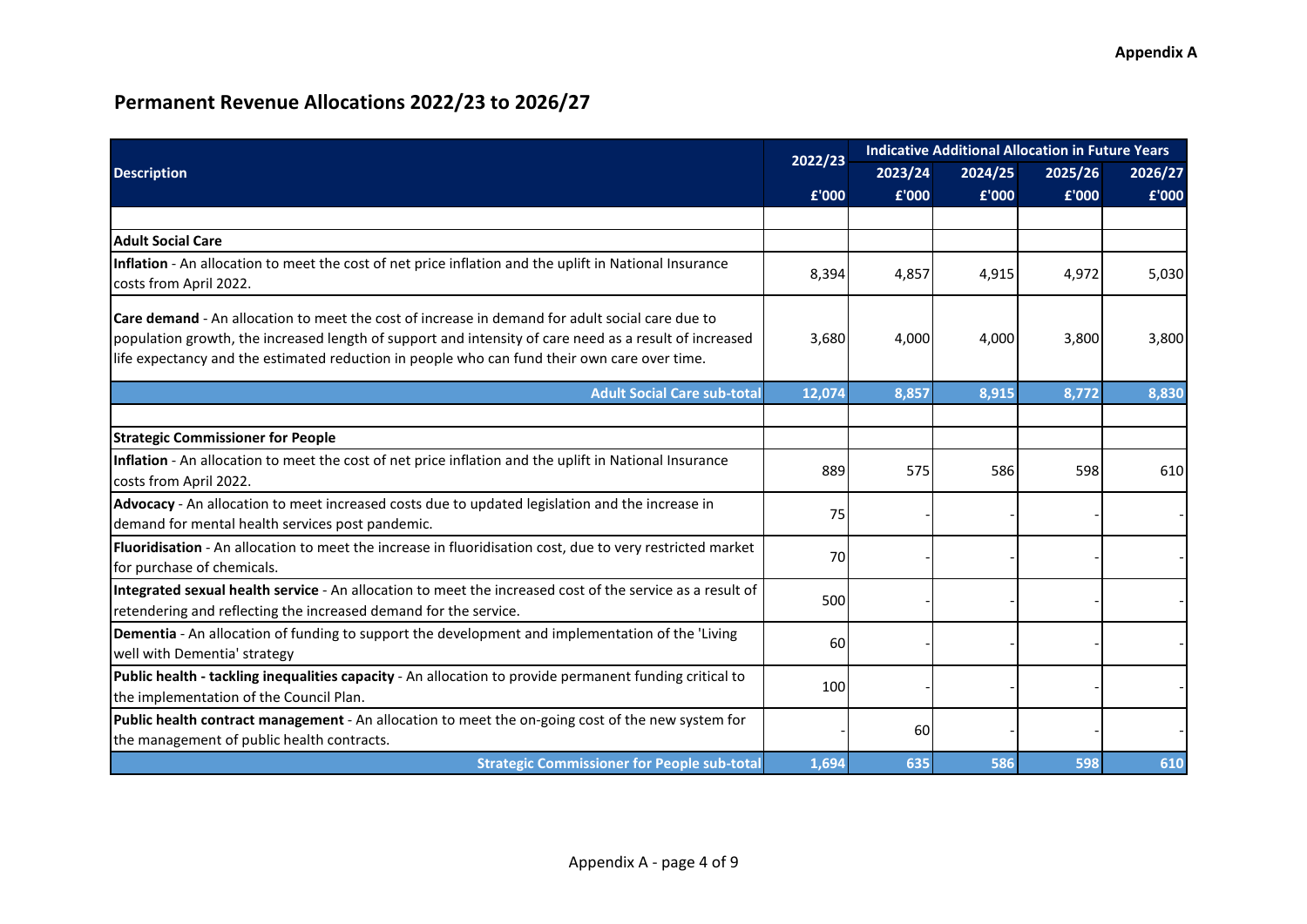|                                                                                                                                                                                                                                                                               | 2022/23 | <b>Indicative Additional Allocation in Future Years</b> |         |         |         |  |  |
|-------------------------------------------------------------------------------------------------------------------------------------------------------------------------------------------------------------------------------------------------------------------------------|---------|---------------------------------------------------------|---------|---------|---------|--|--|
| <b>Description</b>                                                                                                                                                                                                                                                            |         | 2023/24                                                 | 2024/25 | 2025/26 | 2026/27 |  |  |
|                                                                                                                                                                                                                                                                               | £'000   | £'000                                                   | £'000   | £'000   | £'000   |  |  |
|                                                                                                                                                                                                                                                                               |         |                                                         |         |         |         |  |  |
| <b>Children and Families</b>                                                                                                                                                                                                                                                  |         |                                                         |         |         |         |  |  |
| Inflation - An allocation to meet the cost of net price inflation and the uplift in National Insurance<br>costs from April 2022.                                                                                                                                              | 1,657   | 798                                                     | 814     | 830     | 846     |  |  |
| Child allowances - An allocation to meet demand increase in use of allowances to extended family<br>members caring for children; thereby supporting children to leave or avoid care.                                                                                          | 125     | 125                                                     | 191     | 55      | 65      |  |  |
| Children leaving care supported accommodation - An allocation to fund the increased cost of<br>supported accommodation for those aged 16 plus, particularly care leavers, due to continued<br>increases in the complexity of placements driving cost increases.               | 589     | 216                                                     | 106     | 112     | 118     |  |  |
| Children's placements (exc. children with disabilities) - An allocation to meet the cost of the impact of<br>fostering/placements framework contracts and changes to the placement mix.                                                                                       | 5,666   | 1,676                                                   | 930     | 1,216   | 1,301   |  |  |
| Parent and baby placements - An allocation due to the increasing trend in court orders placing<br>parents with babies in family residential placements.                                                                                                                       | 253     |                                                         |         |         |         |  |  |
| Children and Families capacity - An allocation to provide increased capacity in the service to meet the<br>increase in demand and service improvement needs.                                                                                                                  | 1,586   |                                                         |         |         |         |  |  |
| Digital support for Care Leavers - An allocation to provide data packages and technical support for<br>care leavers to complement the provision of smart phones, tablets and laptops and to facilitate digital<br>access to job searching, applications and on-line training. | 50      | 50                                                      |         |         |         |  |  |
| Warwickshire's Next Generation - Levelling Up - An allocation to provide targeted support for young<br>people to improve mental health and well-being and provide activities that are a distraction from<br>crime/county lines.                                               | 590     | 75                                                      |         |         |         |  |  |
| <b>Children and Families sub-total</b>                                                                                                                                                                                                                                        | 10,516  | 2,940                                                   | 2,041   | 2,213   | 2,330   |  |  |
|                                                                                                                                                                                                                                                                               |         |                                                         |         |         |         |  |  |
| <b>People Directorate</b>                                                                                                                                                                                                                                                     | 24,284  | 12,432                                                  | 11,542  | 11,583  | 11,770  |  |  |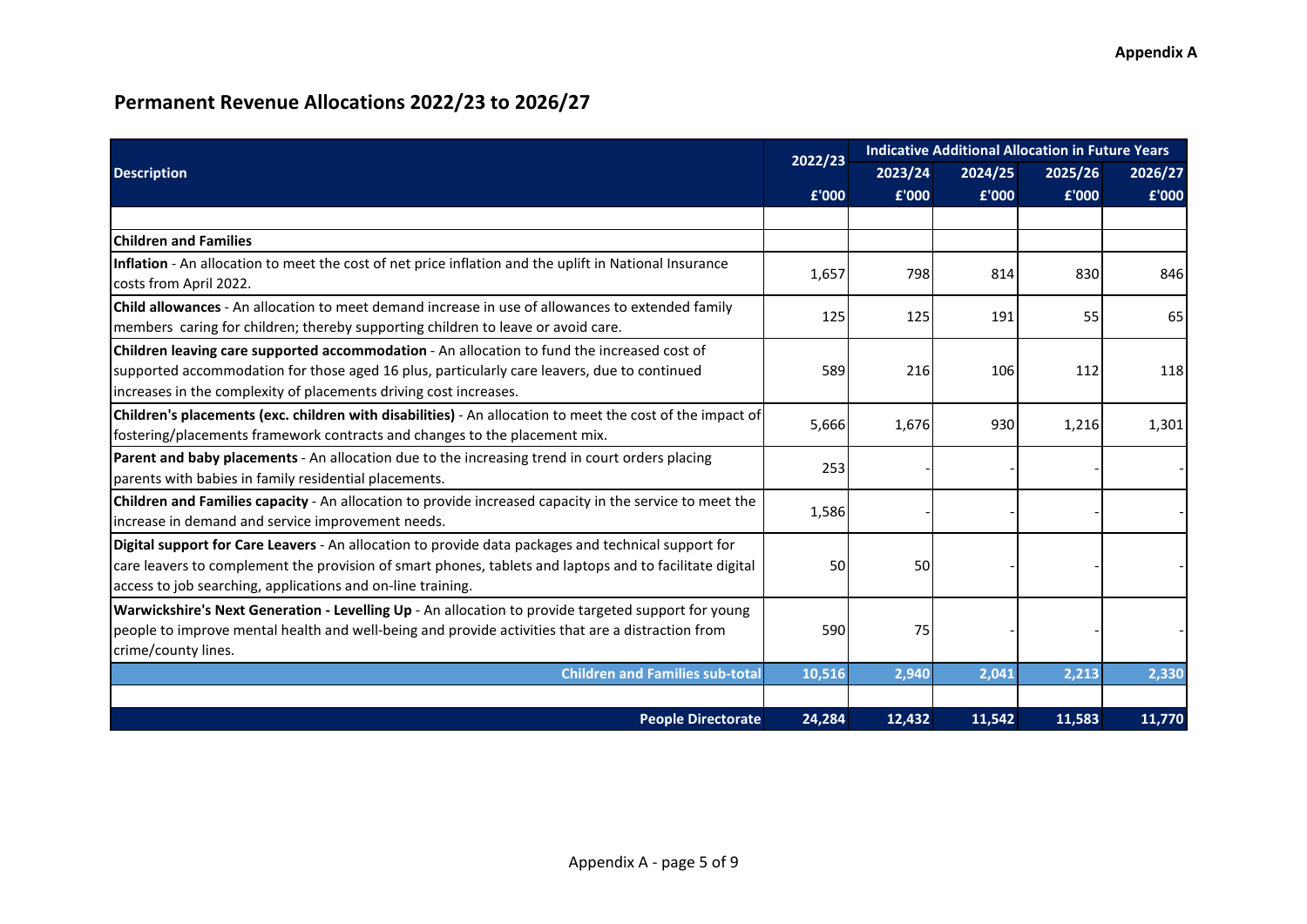|                                                                                                                                                                                                                                 | 2022/23 | <b>Indicative Additional Allocation in Future Years</b> |         |         |         |  |
|---------------------------------------------------------------------------------------------------------------------------------------------------------------------------------------------------------------------------------|---------|---------------------------------------------------------|---------|---------|---------|--|
| <b>Description</b>                                                                                                                                                                                                              |         | 2023/24                                                 | 2024/25 | 2025/26 | 2026/27 |  |
|                                                                                                                                                                                                                                 | £'000   | £'000                                                   | £'000   | £'000   | £'000   |  |
|                                                                                                                                                                                                                                 |         |                                                         |         |         |         |  |
| <b>Business and Customer Support</b>                                                                                                                                                                                            |         |                                                         |         |         |         |  |
| Inflation - An allocation to meet the cost of net price inflation and the uplift in National Insurance<br>costs from April 2022.                                                                                                | 164     | <b>36</b>                                               | 36      | 37      | 38      |  |
| Management of complaints - An allocation to provide the capacity needed to manage stage 2<br>complaints across the Authority in accordance with the statutory requirements.                                                     | 60      |                                                         |         |         |         |  |
| Business support capacity - An allocation to provide capacity to support those services, particularly<br>children, education and adults, responding to increased demand.                                                        | 175     |                                                         |         |         |         |  |
| <b>Business and Customer Support sub-total</b>                                                                                                                                                                                  | 399     | 36                                                      | 36      | 37      | 38      |  |
|                                                                                                                                                                                                                                 |         |                                                         |         |         |         |  |
| <b>Commissioning Support Unit</b>                                                                                                                                                                                               |         |                                                         |         |         |         |  |
| Inflation - An allocation to meet the cost of net price inflation and the uplift in National Insurance<br>costs from April 2022.                                                                                                | 93      |                                                         |         |         |         |  |
| Business analyst capacity - An allocation to increase the Authority's business analyst capacity and<br>thereby reduce the use of fixed term contracts and interim staff on a project-by-project basis.                          | 120     |                                                         |         |         |         |  |
| Climate change programme - An allocation to create a permanent capacity within the organisation to<br>drive forward the development and implementation of the Council's ambition to reach net zero<br>carbon emissions by 2030. | 170     | 100                                                     |         |         |         |  |
| Consultation and engagement - An allocation to enhance the current consultation and engagement<br>offer, including the Voice of Warwickshire.                                                                                   |         | 60                                                      |         |         |         |  |
| <b>Commissioning Support Unit sub-total</b>                                                                                                                                                                                     | 383     | 160                                                     |         |         |         |  |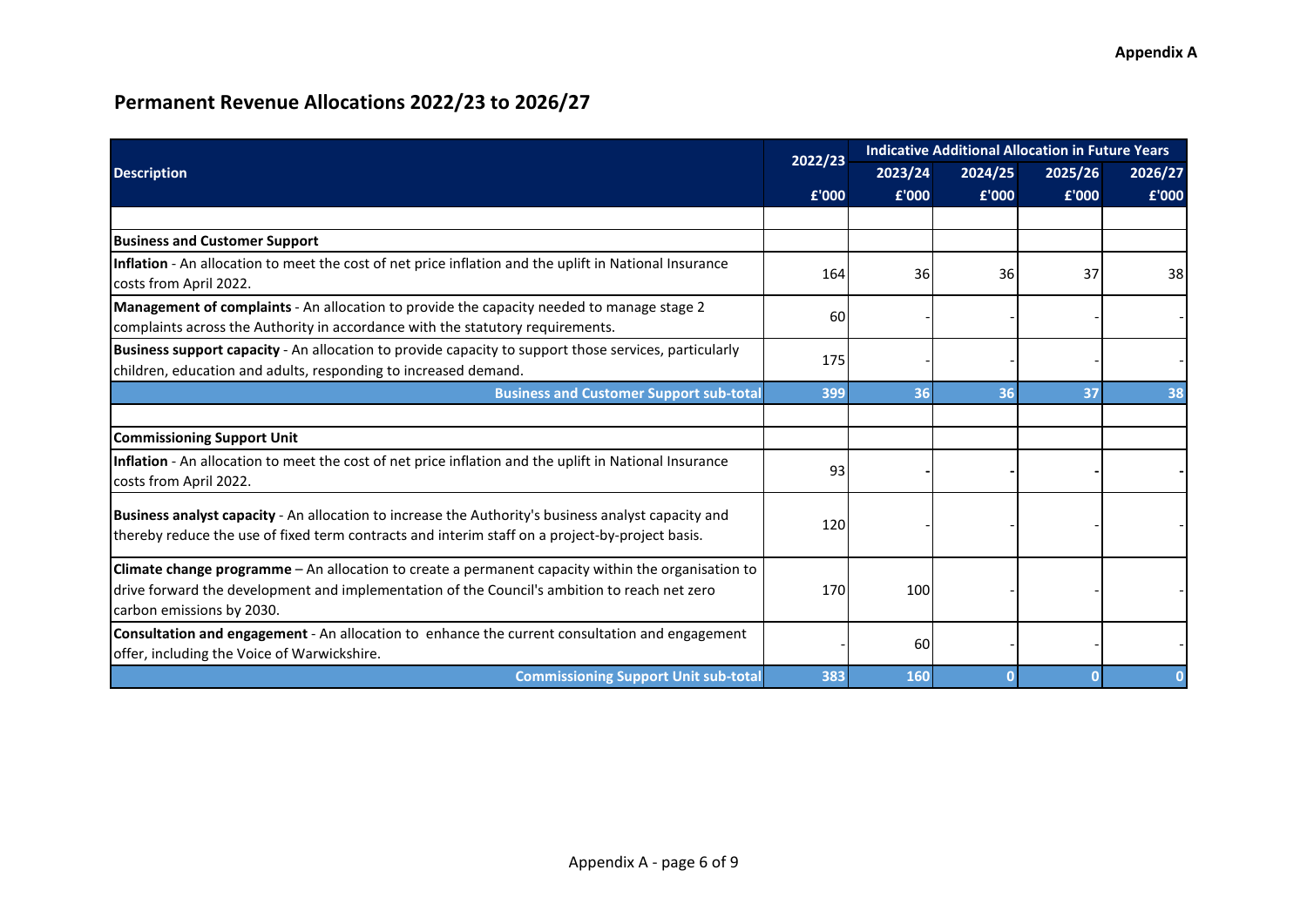|                                                                                                                                                                                                                                                                                | 2022/23 | <b>Indicative Additional Allocation in Future Years</b> |         |         |         |
|--------------------------------------------------------------------------------------------------------------------------------------------------------------------------------------------------------------------------------------------------------------------------------|---------|---------------------------------------------------------|---------|---------|---------|
| <b>Description</b>                                                                                                                                                                                                                                                             |         | 2023/24                                                 | 2024/25 | 2025/26 | 2026/27 |
|                                                                                                                                                                                                                                                                                | £'000   | £'000                                                   | £'000   | £'000   | £'000   |
|                                                                                                                                                                                                                                                                                |         |                                                         |         |         |         |
| <b>Enabling Services</b>                                                                                                                                                                                                                                                       |         |                                                         |         |         |         |
| Inflation - An allocation to meet the cost of net price inflation and the uplift in National Insurance<br>costs from April 2022.                                                                                                                                               | 455     | 211                                                     | 215     | 220     | 224     |
| Microsoft licence and cloud costs - An allocation to meet the additional licence and cloud costs as a<br>result of the new approach to the delivery of ICT and to reflect the increased staffing capacity required<br>across the organisation in response to growth in demand. | 300     |                                                         |         |         |         |
| Income replacement for the salary sacrifice scheme - An allocation to offset the loss of income due to<br>legislative changes reducing National Insurance savings through the take-up of child care vouchers.                                                                  | 53      |                                                         |         |         |         |
| <b>Enabling Services sub-total</b>                                                                                                                                                                                                                                             | 808     | 211                                                     | 215     | 220     | 224     |
|                                                                                                                                                                                                                                                                                |         |                                                         |         |         |         |
| Finance                                                                                                                                                                                                                                                                        |         |                                                         |         |         |         |
| Inflation - An allocation to meet the cost of net price inflation and the uplift in National Insurance<br>costs from April 2022.                                                                                                                                               | 50      |                                                         |         |         |         |
| Adult Social Care Financial Assessments - An allocation to provide capacity to undertake the increased<br>numbers of social care financial assessments and the collection of income as a consequence of the<br>demographic growth and increased demand in adult social care.   | 32      |                                                         |         |         |         |
| <b>Finance sub-total</b>                                                                                                                                                                                                                                                       | 82      |                                                         |         |         |         |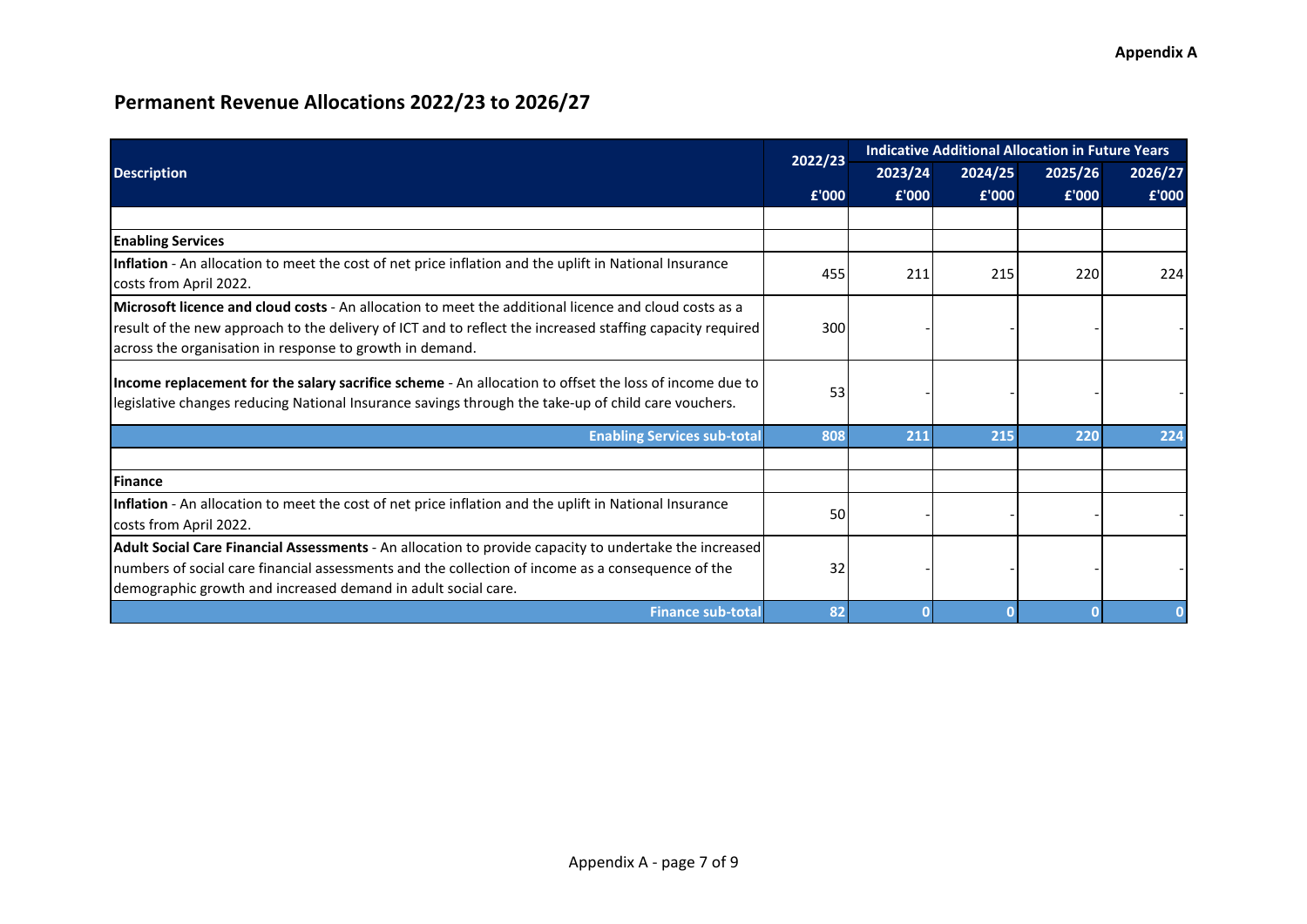|                                                                                                                                                                                    |       | <b>Indicative Additional Allocation in Future Years</b><br>2022/23 |         |         |         |  |  |
|------------------------------------------------------------------------------------------------------------------------------------------------------------------------------------|-------|--------------------------------------------------------------------|---------|---------|---------|--|--|
| <b>Description</b>                                                                                                                                                                 |       | 2023/24                                                            | 2024/25 | 2025/26 | 2026/27 |  |  |
|                                                                                                                                                                                    | £'000 | £'000                                                              | £'000   | £'000   | £'000   |  |  |
|                                                                                                                                                                                    |       |                                                                    |         |         |         |  |  |
| <b>Governance and Policy</b>                                                                                                                                                       |       |                                                                    |         |         |         |  |  |
| Inflation - An allocation to meet the cost of net price inflation and the uplift in National Insurance<br>costs from April 2022.                                                   | 49    |                                                                    |         |         |         |  |  |
| <b>Graduate scheme</b> - An allocation to extend the graduate scheme to provide capacity and capability<br>across all priority outcomes.                                           | 167   | 53                                                                 |         |         |         |  |  |
| <b>Strategic asset management rightsizing</b> - An allocation to resource Authority's strategic asset<br>management function following the implementation of the service redesign. | 521   |                                                                    |         |         |         |  |  |
| Subject access requests - An allocation to provide sufficient capacity to deliver the Council's statutory<br>responsibilities in relation to subject access requests.              | 150   |                                                                    |         |         |         |  |  |
| <b>Governance and Policy sub-total</b>                                                                                                                                             | 887   | 53                                                                 |         |         |         |  |  |
|                                                                                                                                                                                    |       |                                                                    |         |         |         |  |  |
| <b>Resources Directorate</b>                                                                                                                                                       | 2,559 | 460                                                                | 251     | 257     | 262     |  |  |